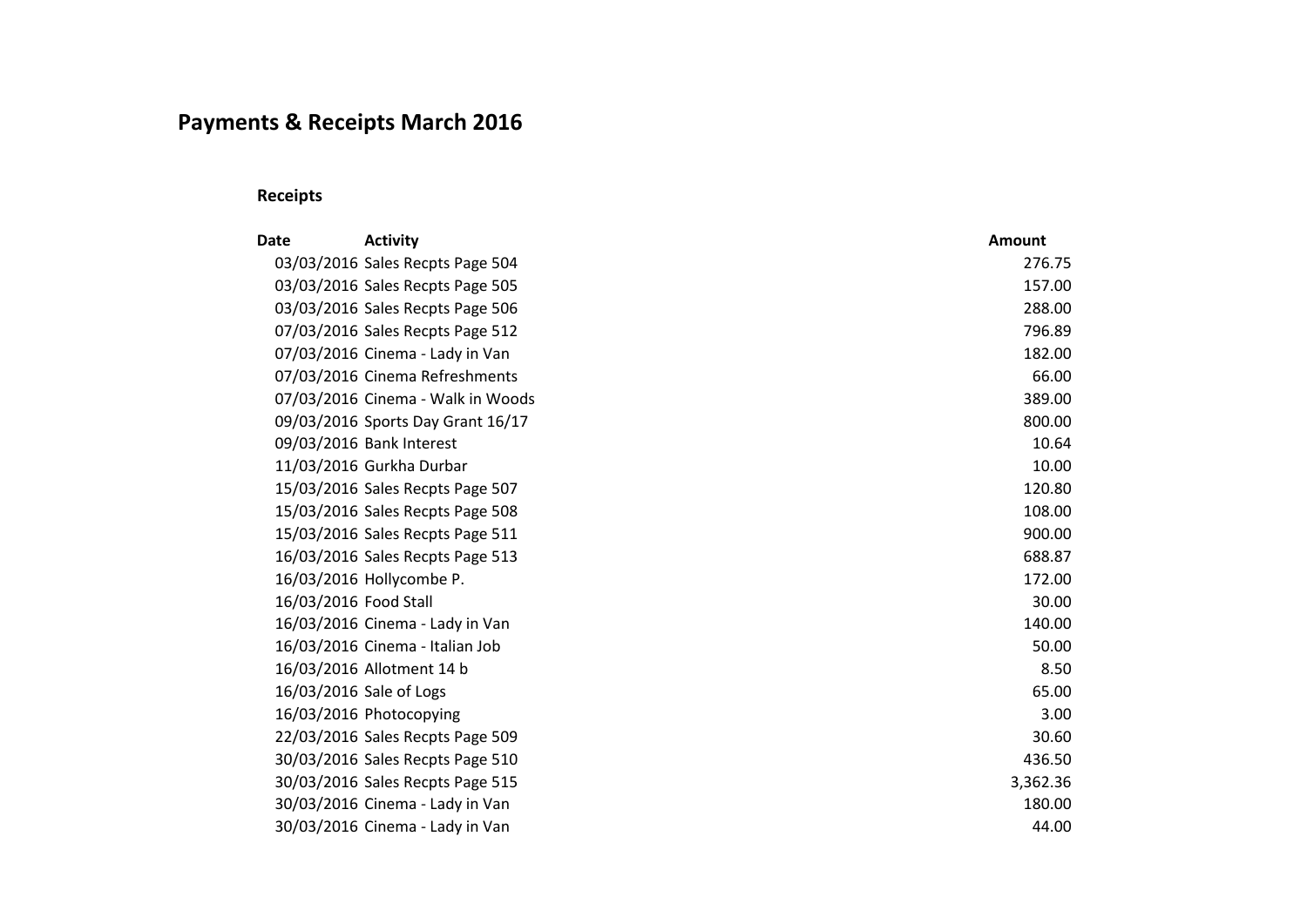| 30/03/2016 Allotment 4 a         | 41.00  |
|----------------------------------|--------|
| 30/03/2016 Allotment 7A          | 33.50  |
| 30/03/2016 Allotment 7C          | 33.50  |
| 30/03/2016 Cinema - Italian Job  | 140.00 |
| 31/03/2016 Sales Recpts Page 503 | 20.00  |
|                                  |        |

## **Total Receipts for the Month 9,583.91**

#### **Payments**

| 07/03/2016 Hampshire County Council       | Copier Paper, envelopes    | 8829        | 171.19    |
|-------------------------------------------|----------------------------|-------------|-----------|
| 07/03/2016 Moviola Ltd                    | <b>Film Costs</b>          | 8830        | 193.60    |
| 07/03/2016 TALK TALK Telecom              | <b>LMC Telephone</b>       | 1393733     | 71.50     |
| 07/03/2016 Salary Related Payments        | <b>AVC</b>                 | <b>BACS</b> | 1,450.00  |
| 07/03/2016 Salary Related Payments        | Pensions                   | <b>BACS</b> | 807.22    |
| 07/03/2016 Salary Related Payments        | PAYE/NI                    | <b>BACS</b> | 2,090.78  |
| 10/03/2016 TALK TALK Telecom              | <b>Broadband</b>           | U186Q7N1    | 20.31     |
| 14/03/2016 SJ Carter                      | <b>LMC Window Cleaning</b> | 8831        | 124.50    |
| 14/03/2016 Veolia ES (UK) Ltd             | Trade Waste Rec Ground     | 8832        | 347.16    |
| 14/03/2016 Hampshire County Council       | <b>Refuse Sacks</b>        | 8833        | 21.78     |
| 14/03/2016 U K Office Systems             | <b>Photocopier Costs</b>   | 8834        | 145.30    |
| 14/03/2016 DCK Beavers Ltd                | Payroll Processing Fee     | 8835        | 60.00     |
| 14/03/2016 British Gas                    | <b>LMC Gas</b>             | 60004721    | 870.57    |
| 16/03/2016 K Feeney                       | K Feeney                   | 8836        | 135.63    |
| 16/03/2016 K Feeney                       | K Feeney                   | 8836        | 96.36     |
| 16/03/2016 Sainsbury's Fuelcard           | Works Vehicle Fuel         | 635629500   | 44.60     |
| 18/03/2016 NPower Business                | <b>LMC Electricity</b>     | KD671176    | 582.29    |
| 21/03/2016 Complete Audio Visual Equipmen | AV System repair           | 8837        | 180.00    |
| 29/03/2016 Day Centre - Peak Centre Trust | Peak Centre Hire           | 8838        | 20.00     |
| 29/03/2016 Russell Ian                    | OS Plan                    | 8839        | 79.09     |
| 31/03/2016 Payroll March 2016             | Payroll March 2016         | <b>BACS</b> | 10,774.85 |
| 04/04/2016 DCK Beavers Ltd                | Y/E Annual Return          | 8840        | 60.00     |